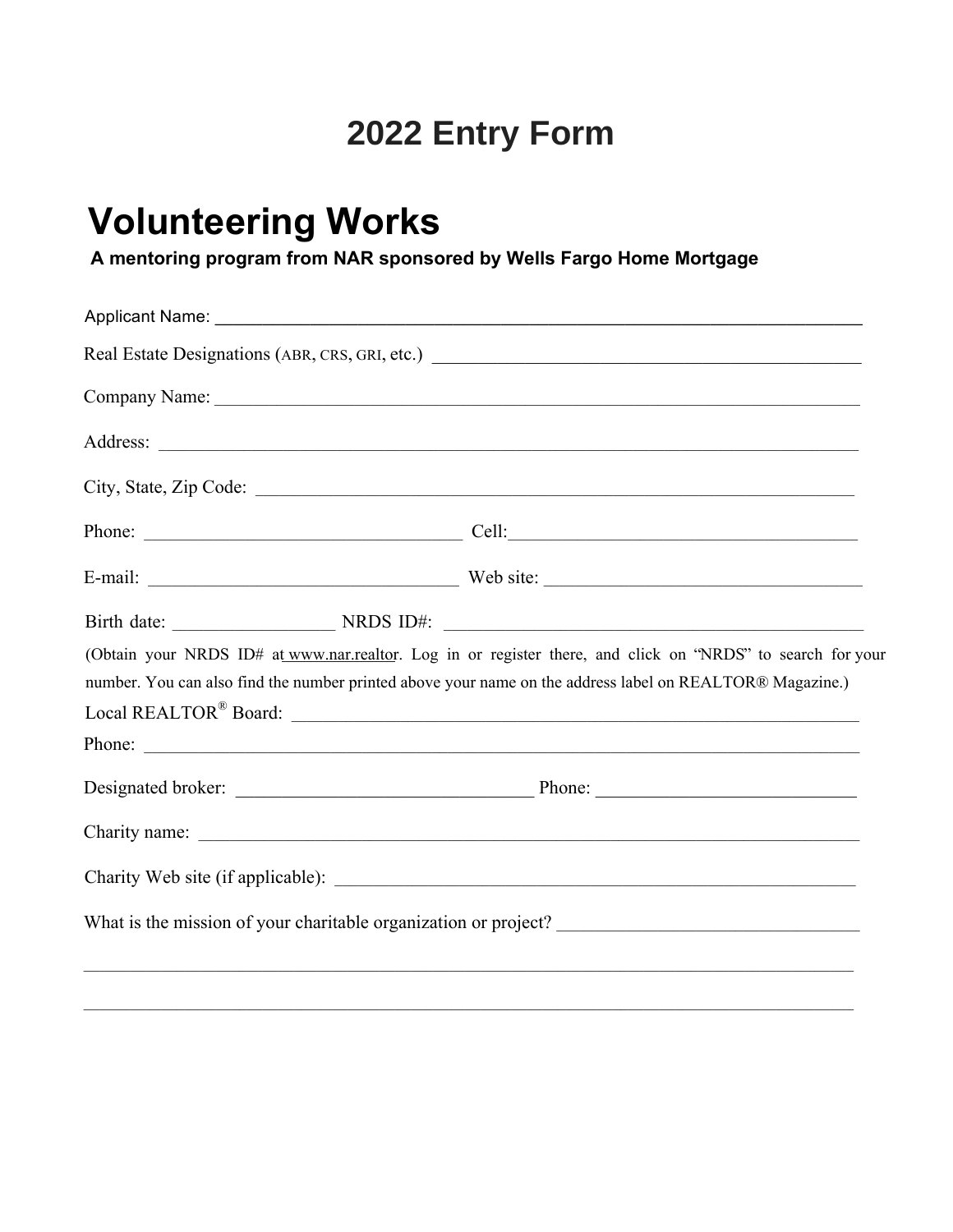## **Essay Questions** *(Required) (Please submit on a separate page.) Please limit your answers to 250 words or less*

- 1. How long have you been involved with this organization and what have you accomplished that demonstrates your commitment to the cause?
- 2. How would you use the \$1,000 grant?
- 3. Specifically, what are your plans for growing your organization over the next three years?
- 4. What specific challenges have you encountered that an expert mentor can help you address?
- 5. What do you expect to learn from a Good Neighbor who would be a mentor for one year?
- 6. Are you willing to commit one hour a month to meeting with a mentor?
- 7. Is your organization a  $501(c)(3)$  Non-Profit?  $OYes$  ONo

If not, would you consider using the \$1,000 to incorporate so the funds that you raise may become a tax deduction for the donor?  $OYes$   $ONo$ 

EIN (nonprofit identification number):

# **Personal Contribution**

**Important Note:** This information is required. Although you may not keep exact records of your contribution, we must have your best estimate in order to evaluate the entry.

Hours you personally volunteered for this organization during the last year:

Volunteer hours you recruited from others to work for this organization during the year:

Dollars, materials or resources other than time you personally contributed to this organization during the

last year:

Dollars you personally raised for this organization from during the last year:

Number of people potentially served by your volunteer work (*approx*)

Are you compensated for any portion of the community service work described in this application? *(If yes, please explain.*)  $\angle$ Yes  $\angle$ No

# **Testimonials** *(Required)*

Please attach letters from at least one person who can attest to your contribution to community service. I certify that to the best of my knowledge, all of the information provided is true and accurate.